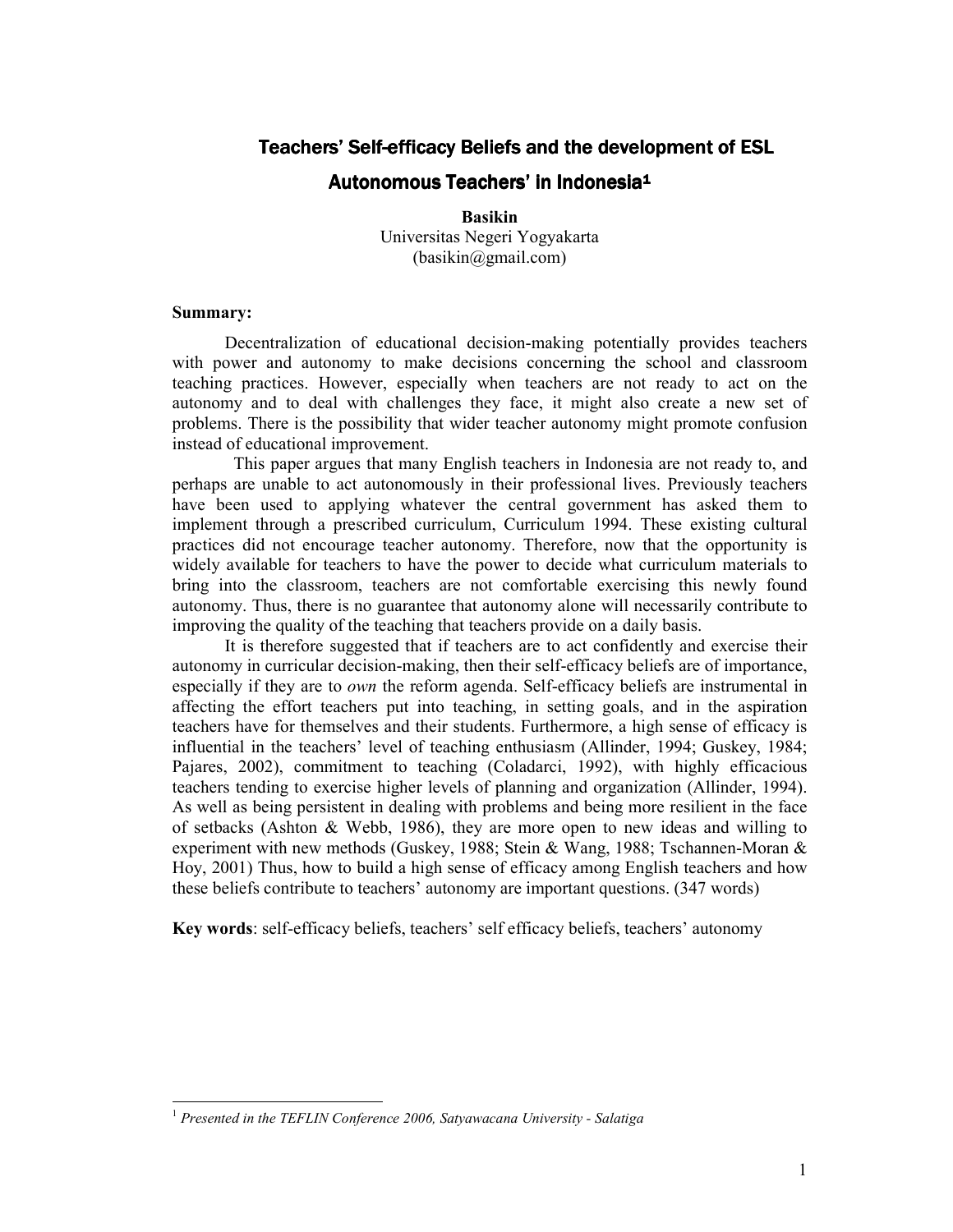## A. Introduction

During the last decade, Education system of Indonesia has been at its important stage, more particularly in relation to the recent changes in curriculum. This stage has actually been initiated in the former GBHN 1999 that stressed the importance of decentralization and the need for diversification in education. Efforts to distribute the authority in conducting education to local institutions are in fact not new in education system in Indonesia. Bjork (2003) indicates that the government of Indonesia, at that time the Ministry of Education and Culture (MOEC), had already undertaken this distribution of authority in 1994 by issuing what known as the Local Content Curriculum. This curriculum required the local institutions, in this case primary and secondary schools, to allocate 20% of the schooling hours to deal with locally-designed subject matter. Due to the curricular requirement, there were a number of school subjects that were specifically designed to fit the special local characteristics of both the geographical and cultural aspects of the society in which the schools were located.

Decentralization in education in Indonesia is even more important with the introduction and implementation of Curriculum 2004, in which there is further shifting from central control to the local context (Depdiknas, 2003). This new curriculum prescribes only the Competency Standards, Basic Competencies and the Assessment system, with the decision in the development and use of materials and learning experiences being given to schools, and teachers in particular. The roles of schools and teachers are even more crucial with the 2006 change to the curriculum with the introduction of Kurikulum Tingkat Satuan Pendidikan (KTSP 2006) in which schools, in this case school principal and teachers, together with experts, have to design and develop their own curriculum. This school-specific curriculum should be developed based on the guidance with respect to the graduate competence standards and content standards issued by the National Board for Education Standards (BNSP).

Although there are still other problems with the curriculum change, changes in education systems seem to indicate the rise in the perceived central roles of teachers in relation to the formation and development of school curricula. Furthermore, with the wide mandate given to teachers, it is expected to increase the quality of education in Indonesia. On the other hand, this wide mandate also bears consequences on teachers. They are expected to have more open access in decision making and have stronger sense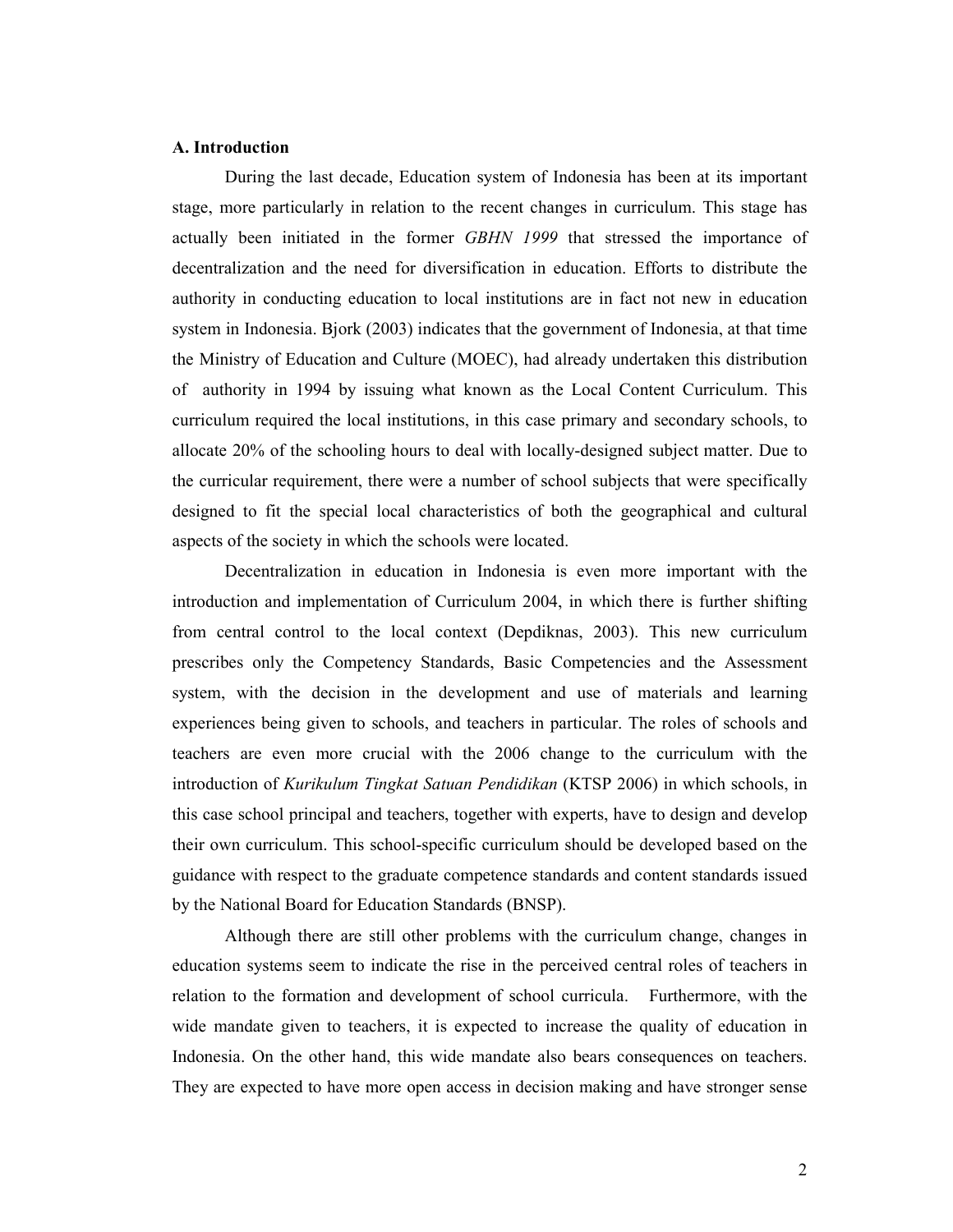of autonomy, and more importantly are able to act properly on the autonomy they have now acquired. A crucial question will soon arise; will it be enough for teachers to bring about quality education when they can exercise greater autonomy in planning and implementing curricula?

In terms of teaching English as both second and foreign language, decentralization in education provides schools and EFL/ESL teachers –ESL teachers for practical reasonswith both opportunities and challenges. To a certain extent, decentralization provides schools and ESL teachers space in which to deal with teaching and learning practices. It also provides the teachers with freedom in making decisions that affect school practices. This freedom may eventually lead to the autonomy on the side of ESL teachers to determine what to do with their students. Decentralization, however, might also result in problems, especially when teachers are not ready to act on these new opportunities and to deal with the challenges they face. It is very possible that the greater autonomy given to teachers will end up with confusion instead of improvement in teaching practices that impact the quality of education and experiences offered to students.

 The above condition seems to be a highly possible scenario to develop for the English teachers in Indonesia in particular. There is likely to be a concern that many teachers in Indonesia are not ready to be given open opportunities to determine their own classroom teaching practices. Such a concern is due to the long standing academic culture in which teachers functioned during the centralization era, when they were accustomed to implementing whatever curriculum the central government required of them. This culture was not conducive to the promotion of ESL teacher autonomy. Therefore, when such an opportunity is available, where ESL teachers have the power to decide what teaching materials and learning experiences to bring into the classroom, the result may not be what is expected and may result in creating problems.

 Furthermore, acting on an autonomous state is sometimes not very easy. There are ESL teachers who in fact have enough access to power of influencing the school decisions that simply do not act on it. The problem here is not whether they have the autonomy, but whether they judge themselves able to act autonomously with respect to their autonomous state. How could this happen? The answer concerns the missing of an essential instrumental aspect needed by teachers to be able to confidently act on their autonomy. This belief of own ability in influencing outcome will be able to boost the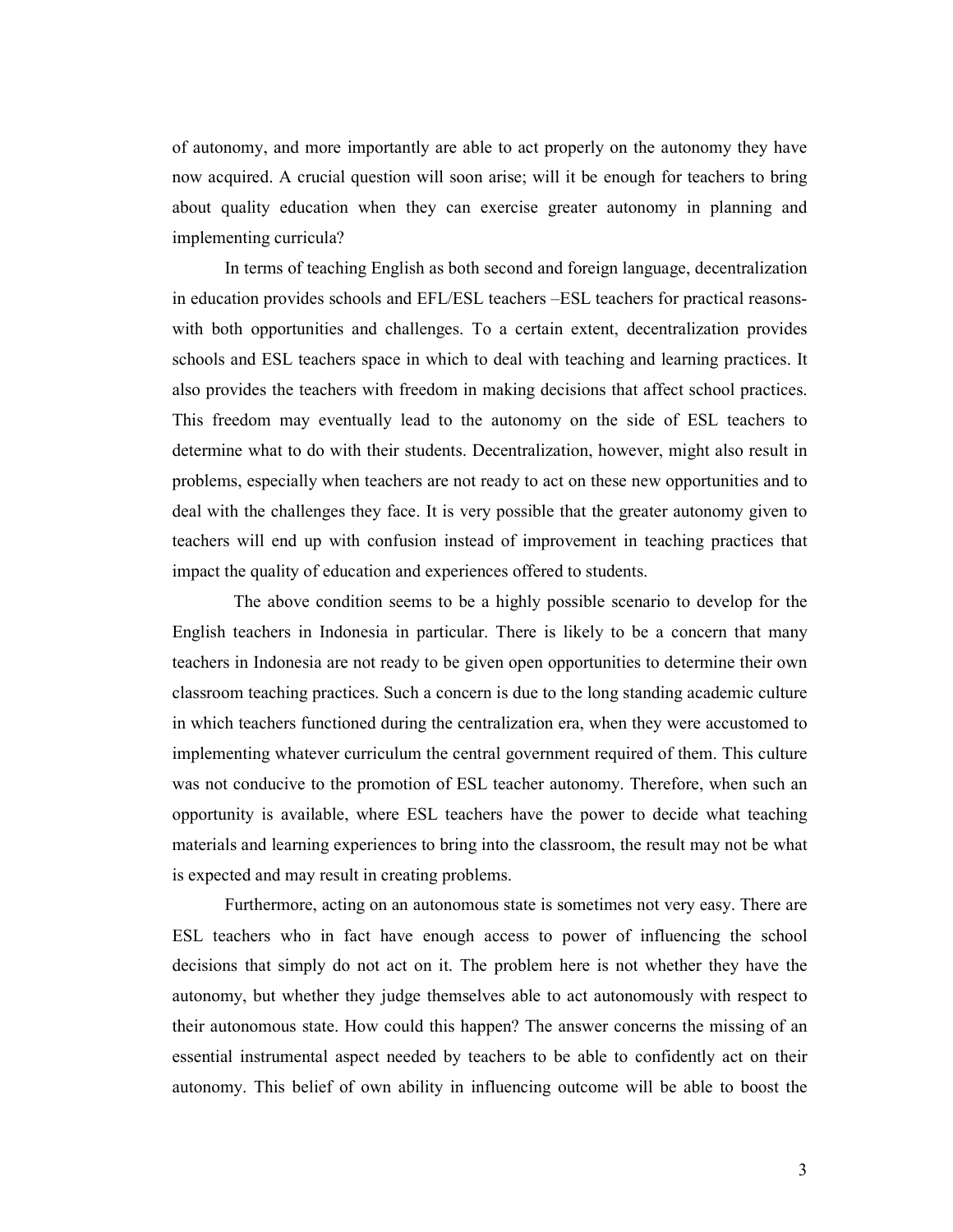ability of teachers in autonomously exercising the power they have to influence practices in the school.

 This paper will provide some arguments suggesting that autonomy alone is not enough to support the development of a high sense of autonomy among ESL teachers. In other words, only by providing teachers with wider autonomy will we be able to produce ESL autonomous teachers, and thus contribute much to the performance of the teachers in bringing quality education in the classroom. There must be other aspects of ESL teachers that might trigger them to be able to confidently act on the autonomy. In trying to elaborate the case, this paper will start by presenting some ideas concerning what autonomy is, followed by suggesting essential trigger that might cause teachers to be able to act autonomously. This trigger, which is believed to be instrumental in developing autonomous teachers, is known as *teachers' self-efficacy beliefs*. Finally, this paper will present a mechanism for how teachers' self-efficacy beliefs are instrumental in the development of teachers' sense of autonomy.

## B. Teachers' Sense of Autonomy

Researchers consider teachers' autonomy a dimension or factor of teachers' empowerment (Wilson, 1993; Short, 1994). According to Short, autonomy refers to teachers' beliefs that they can control aspects of their own work life (Short, 1994). This includes the beliefs in their control over scheduling, curriculum, textbooks, and instructional planning. The essence of teacher autonomy is teachers' sense of freedom to make decisions. Autonomous teachers, according to this view, are those who believe in their control on instructional aspects such as schedule, curriculum, textbooks and can act freely to implement their decisions in their instructional activities. Wilson, in her Selfempowerment index (SEI) to measure teacher autonomy, differentiates the items into internal autonomy items (9 items) and externally expressed autonomy items (16 items). In addition, she suggests that teachers' autonomy might refer to teachers' trust in their own perception and feeling, belief in their own internal source of power, self-rewarding and internal satisfaction (Wilson, 1993). Autonomous teachers, therefore, are those who do not act because merely of external sources of motivation but more intrinsically because they believe that they need to do them and are capable of doing them, and are satisfied when they have done them.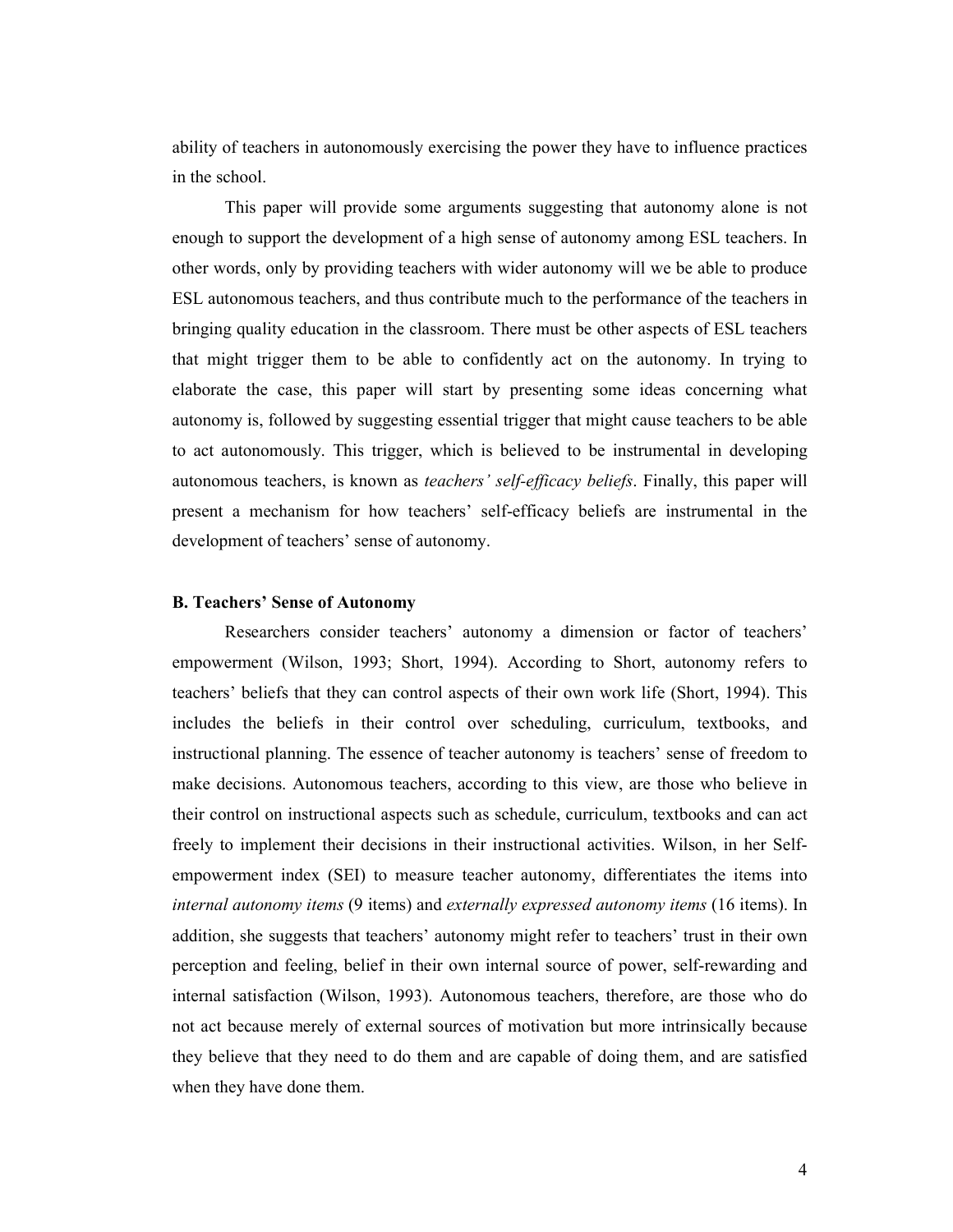Pearson & Hall suggest another construct of teachers' autonomy by suggesting two sub-constructs of general teaching autonomy and curriculum autonomy, consisting of two categories respectively (Pearson & Hall, 1993). In their 20-item Teaching Autonomy Scale, they classify general teaching autonomy as autonomy related to classroom standards of conduct and personal on-the-job internal decision making; *curriculum* autonomy, on the other hand, covers the autonomy related to selection activities, materials, instructional planning and sequencing.

 To give a clearer picture of what teacher autonomy is, the following are examples of items that appear in one measure of autonomy in teaching, the Teaching Autonomy Scale (TAS for short). In Pearson and Hall's refined version of TAS (Pearson & Hall, 1993), there are 20 items to which subjects are asked to rate their judgment on a 4-point Likert's scale ranging from 1 *(definitely true)* to 4 *(definitely false)*. Here are five sample items taken randomly from the scale.

- 1. I am free to be creative in my teaching approach (Item No 1 in TAS)
- 2. The selection of student-learning activities in my class is under my control (2)
- 3. The scheduling of use of time in my classroom is under my control (10)
- 4. In my situation, I have only limited latitude in how major problems are resolved (13)
- 5. The evaluation and assessment activities used in my class are selected by people other than myself (17)

### C. Teachers' self-efficacy beliefs

#### Self-efficacy, self-concept and self esteem

 It is very possible that self-efficacy beliefs are confused with self-concepts or self esteem. Not like self-concepts and self-esteem which are more global constructs, self efficacy beliefs are context-specific assessments of oneself competence or ability to perform a specific task (Bandura, 1997; Pajares, 1997). While self-concept consists of many perceptions about self, including self-efficacy beliefs, and is developed partially from the comparison of self with others, self efficacy is more of individuals' ability in accomplishing context-specific tasks (Hoy, 2004). Self efficacy beliefs are about the future, about what someone will be able to do in a particular situation, not what someone already accomplished in the past. It is true to say that past time achievement has a strong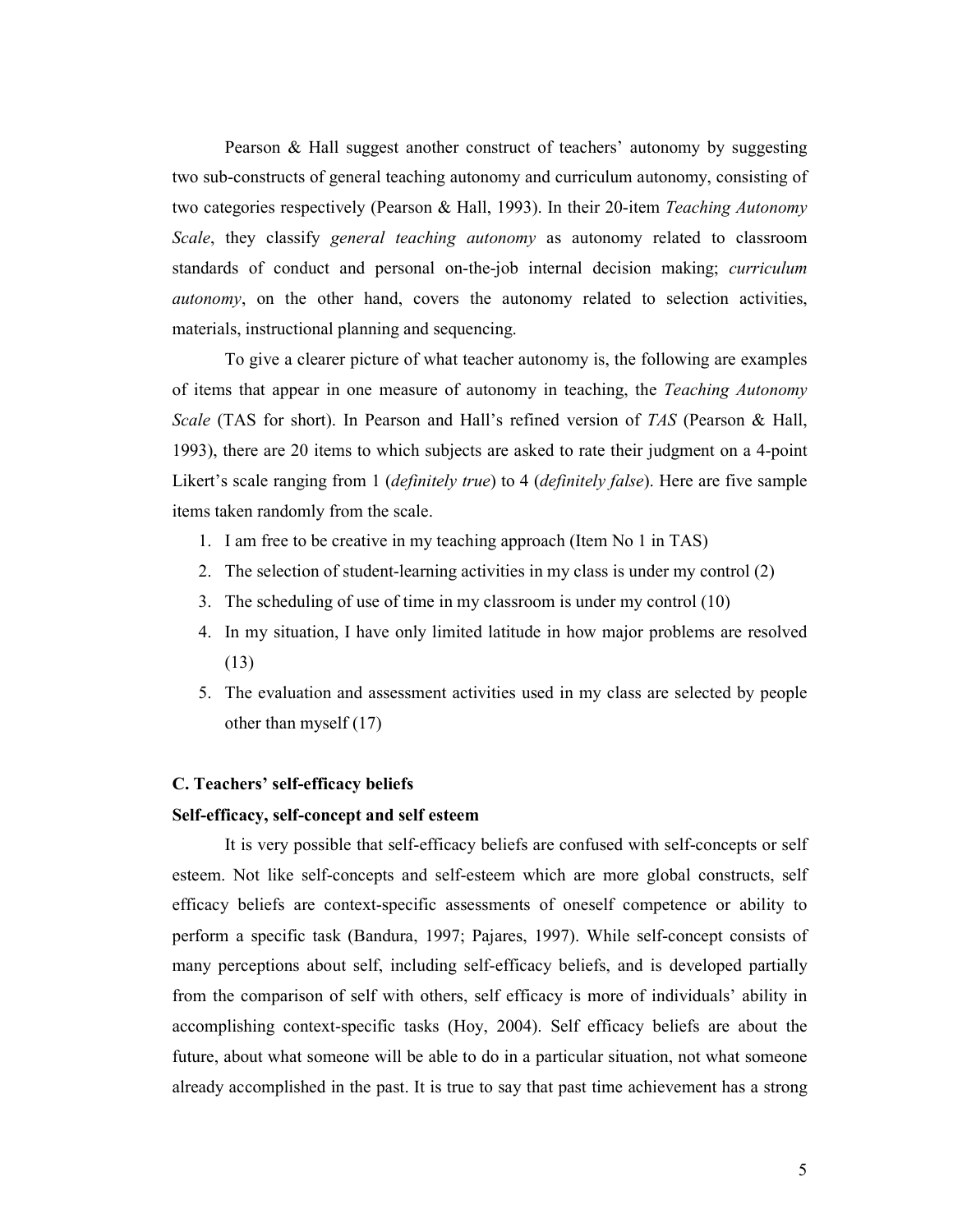support to the development of self-efficacy beliefs since experience of mastery is one of the main and most important sources of self-efficacy beliefs. It is, however, worth noting that efficacy is not the same as past achievement.

In further differentiating self-efficacy from self-esteem, Hoy states that self esteem concerns more with judgments of self-worth. It is not necessarily that people with low self-efficacy beliefs in a certain task will have self-esteem as far as the task in which she is not highly efficacious does not directly related with the judgment of his or her selfworth.

## What are self-efficacy beliefs?

 Before talking further about what teachers' self-efficacy beliefs are, it is important to see Goddard's warning about using correct terms to refer to this concept. He states that:

The distinction between perception of competence and actual competence or performance is particularly important when considering teachers' sense of efficacy. The shorthand form often used is 'teachers' efficacy'. Using this term, however, can be misleading because the readers may make the logical mistakes by assuming that teachers' efficacy is the same as teacher effectiveness or successful teaching (Goddard, et. al. 2004).

Instead of using the term teacher efficacy, Goddard, Hoy & Hoy suggest the use of terms like perceived self-efficacy (Bandura, 1997; Tschannen-Moran & Hoy, 2001; Pajares, 1997), efficacy judgments, sense of efficacy, and efficacy beliefs which all refer to judgment about capabilities to accomplish a task.

 Although this paper tends to agree with Goddard, it is in fact a bit more flexible in the use of the terms. This is due to the wide range of terminology differences in the existing studies. It might, therefore, be found in this paper the interchangeable use of the above terms. What it tries to hold is that although there is no direct connection between teachers' self-efficacy beliefs and successful teaching because there are still other aspects affecting teachers' performance in the classroom, these beliefs are crucially needed by teachers in order to act confidently on their autonomy.

Perceived self-efficacy is defined as people's beliefs about their capabilities to produce pre-determined levels of performance that exercise influence over events that effect their lives. Self-efficacy beliefs determine the ways people feel, think, motivate themselves and behave (Bandura, 1997). Tschannen-Moran and Hoy defines teachers' self efficacy beliefs as teachers' judgment of their ability to affect learning outcome in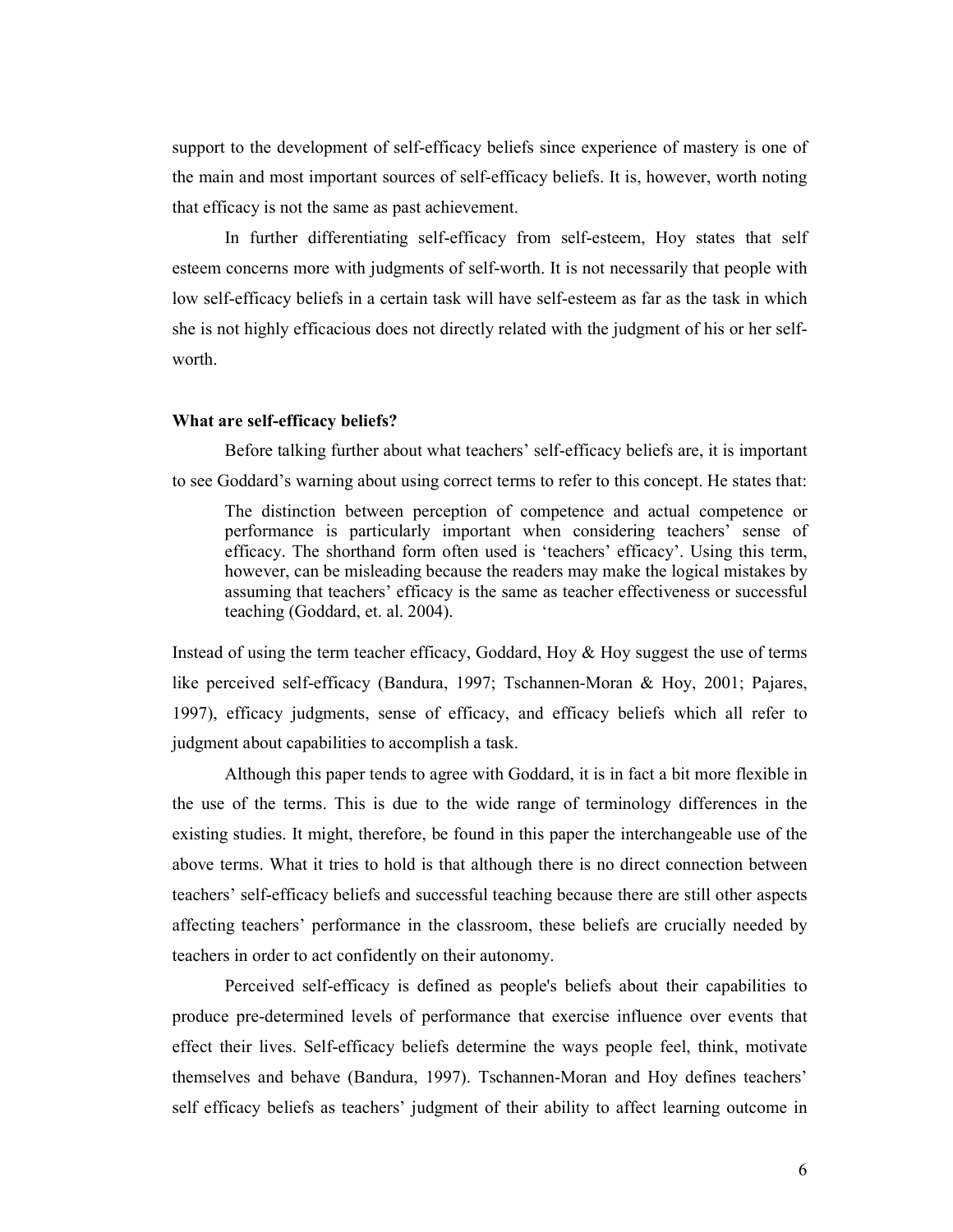terms of students' involvement and learning. This judgment of ability does not only apply to students with regular ability but also to those experiencing with difficulties and/or lack of motivation (Tschannen-Moran & Hoy, 2001; cf. Armor, 1976; Bandura, 1977).

 There have been a great number of research studies related to the search for selfefficacy constructs. The search of self-efficacy beliefs dates back to the 1960s with the work of Rotter that initiated the RAND researchers to evaluate the beliefs of teachers in their own capability in controlling the reinforcement of their actions (Armor et al., 1976 in Tschannen-Moran & Hoy, 2001). This then stimulated many researchers to investigate these beliefs. Tschannen-Moran and Hoy (2001) has proposed that the teachers' selfefficacy construct consists of three areas; efficacy for instructional strategies, students' engagement, and classroom management. When teachers have a high sense of efficacy in all three areas, they will have the potential for being able to act on their power to influence school decisions. This, in turn, will boost the sense of autonomy of the teachers. Teachers with a higher sense of efficacy will be very confident in acting on their autonomy in making decisions and take the responsibility of the decisions they have made. Teachers with a low sense of efficacy, on the other hand, will end up in a state of confusion when they are expected to act autonomously.

 In terms of aspects of teachers' self-efficacy beliefs, some researchers come up with different classifications. Bandura (1997) categorizes teachers' self-efficacy beliefs into seven categories as 1) efficacy to influence the decision making, 2) efficacy to influence school resources 3) instructional efficacy, 4) disciplinary efficacy, 5) efficacy to enlist parental involvement, 6) efficacy to enlist community involvement, and 7) efficacy to create a positive school climate. Tschannen-Moran and Hoy (2001) classify three aspects in their Teacher Self Efficacy Scale, as efficacy for instructional strategies, efficacy for classroom management, and efficacy for student engagement. Some other researchers name the aspects differently (Rotter, 1966; Guskey, 1981; Ashton, et. al., 1982; Gibson and Dembo, 1984 in Tschannen-Moran & Hoy, 2001).

## Sources of self-efficacy beliefs

Although there are variations in the constructs of self-efficacy beliefs among researchers, it seems that there is an agreement in terms of sources of efficacy. Bandura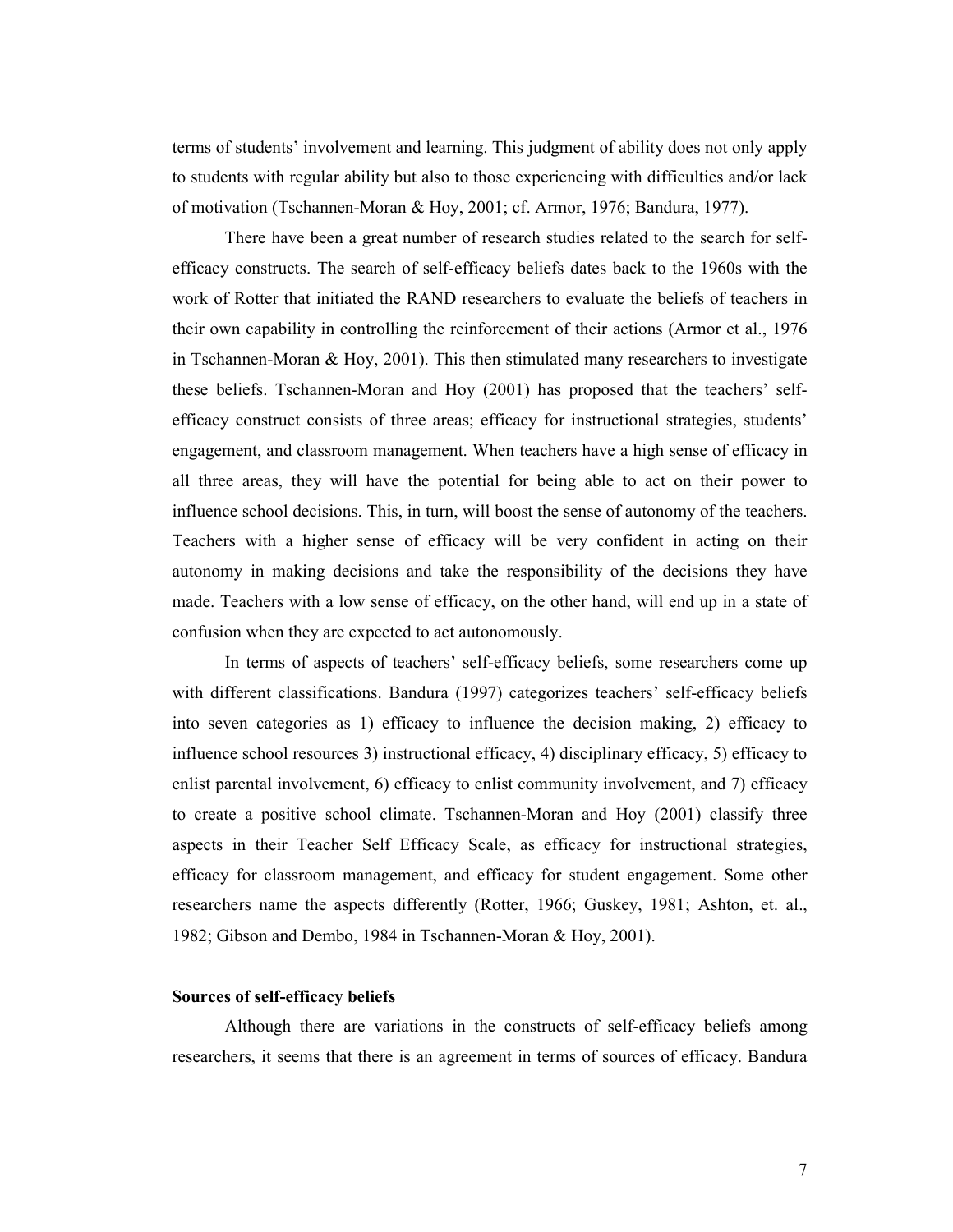suggests four sources of self-efficacy beliefs. Those are mastery experiences, vicarious experiences, social persuasion and somatic and emotional states (Bandura, 1997).

According to Hoy, most of the time mastery is the most important source of selfefficacy (Hoy, 2004). Past time mastery of a certain task, especially when the accomplishment is attributed to own efforts and ability, will help build sense of efficacy. People with a good mastery experience will normally have a high sense of efficacy because such mastery experience robusts their judgment of their ability in doing the same tasks. Another source of efficacy relates the experiences of a certain model that people identify themselves with. This is what is referred to as vicarious experiences (Bandura; 1997, Pajares, 1997, Hoy, 2004). The more closely they identify themselves with the model, the greater the effect of their models' success. Social persuasion is another source of self-efficacy beliefs. It is in the form of performance feedback from other people. Although it is weaker than the first two sources (Bandura, 1997; Pajares, 1997), social persuasion can help counter setbacks that might instill doubt and interrupt persistence (Hoy, 2004). The last source of sense of self-efficacy is the psychological state. Anxiety, stress, arousal, fatigue, and mood states provide information about efficacy beliefs (Bandura, 1997; Pajares, 1997).

## Self-efficacy beliefs and ESL teachers' autonomy

In relation to the development of teachers' autonomy, teachers' self-efficacy beliefs are believed to affect the efforts teacher put in teaching, the goal setting, and the aspiration teachers have. Highly efficacious teachers tend to exercise higher levels of planning and organization (Allinder, 1994), more open to new ideas and are more willing to experiment with new methods to better meet the needs of the students (Guskey, 1988; Stein & Wang 1988, in Tschannen-Moran & Hoy 2001). Teachers with a higher sense of efficacy will also be more persistent to problems they face and more resilient when facing setbacks. When teachers are highly efficacious, they tend to act confidently because they believe in what they do and the consequences of what they do.

Although teachers' self efficacy beliefs are very important for teachers in their professional life, it is not necessarily that highly efficacious teachers will perform high quality teaching. It may be that highly efficacious teachers have problems in undertaking their teaching practices. One possible reason is that because there is not enough space and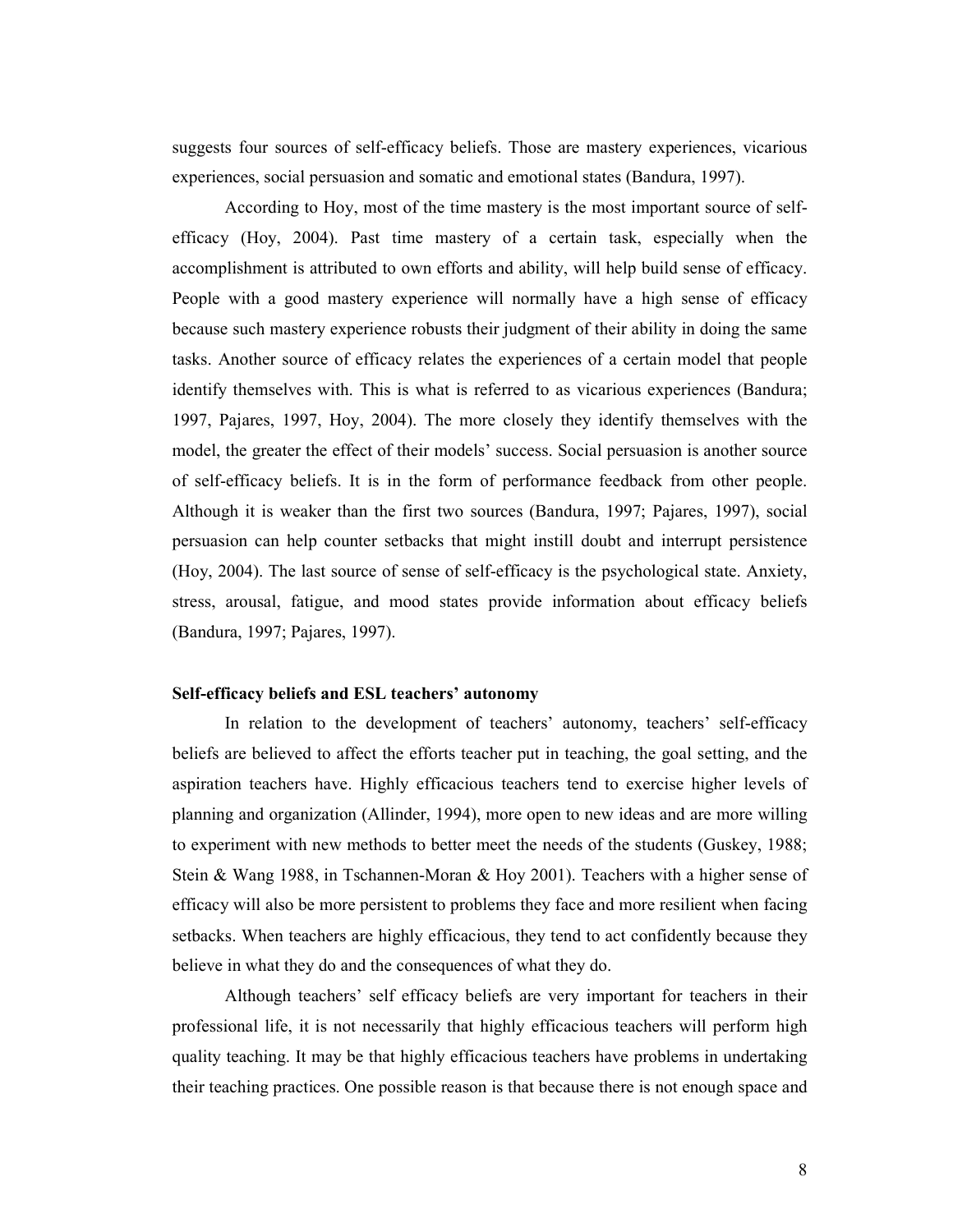support to exercise their sense of efficacy. It is, therefore, essential for teachers to be highly efficacious as well as supported by teacher colleagues, administrative staff members, school principal and parents. There has been research on the support of teacher colleagues and schools in a broad sense in the development of teachers' sense of efficacy. Most research suggests that there is a need for strong teacher collective efficacy to help develop teachers' individual self-efficacy beliefs or vice versa (Bandura, 1997; Goddard, R.D, et.al, 2004; Kurz, 2000). It is, therefore, suggested that the higher sense of teachers' individual efficacy together with collective efficacy and support from the schools will enhance the sense of autonomy among teachers.

## D. The effect of teachers' self-efficacy beliefs on ESL teachers' sense of autonomy.

Block (1987 in Wilson, 1993) theorized that the focus of empowerment is on the need for individual within a certain institution to have a sense of autonomy and the ability to express such autonomy to others. However, he also suggests that in order for empowerment to occur, individuals should be first of all self-empowered. To become self-empowered, individuals should have internal beliefs that they have the ability to produce the designated levels of performance (Wilson, 1993). This is actually what selfefficacy belief means. The question is how such beliefs can be so instrumental in realizing the sense of autonomy.

Bandura (1997) states that self-efficacy beliefs affect human functioning through four major psychological processes –cognitive, motivational, affective and selection processes. In terms of cognitive processes, the effect of self-efficacy beliefs might take in various forms. Among others, he suggests that the stronger the perceived self-efficacy, the higher the goal challenges people set for themselves and the firmer is their commitment to the goals. Efficacy beliefs also shape the types of anticipatory scenarios they construct and rehearse.

As mentioned previously, to be autonomous means believing in their own control and internal power to do certain tasks. It also means believing that they are capable of providing satisfaction in relation to their own accomplishments. To this extent, it seems that granting autonomy is the right answer for ESL teachers to bring their aspirations into their own classroom practices. This once again will be effective once the teachers are highly efficacious in terms of their beliefs in their capability of doing the teaching tasks.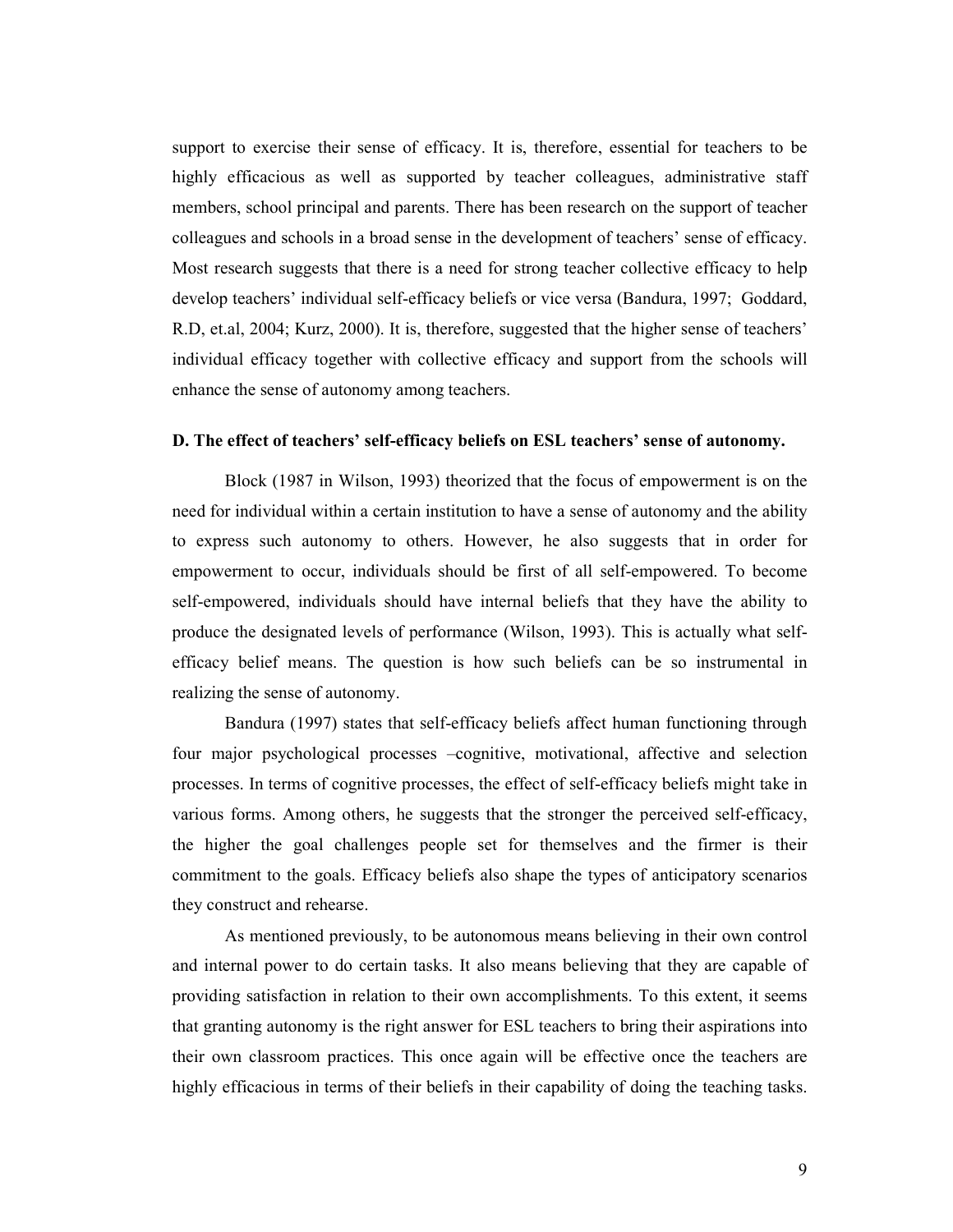The problem is that not many ESL teachers in Indonesia feel that they have the capability of acting on their autonomous professional life. If that is the case, then developing ESL teachers' self efficacy beliefs seems to be the most logical thing to do to help develop autonomous ESL teachers.

ESL autonomous teachers should be capable of acting autonomously to conduct English teaching in the classroom, starting from the preparation to the assessment to the students' achievement. To be autonomous, ESL teachers need high sense of efficacy specifically in terms of efficacy for both spoken and written English, efficacy for instructional strategy, efficacy for classroom management and efficacy for student engagement. Furthermore, in the context of teaching English in Indonesia there is a context-specific sense of efficacy that ESL teachers in Indonesia need to have. This is the efficacy-beliefs related to the implementation of Curriculum 2004 and/or KTSP 2006. It means that high-sense of efficacy for curriculum implementation is a crucial aspect for Indonesia ESL teachers.

When Indonesia ESL teachers are highly efficacious, they are expected to be able to prepare for the school curriculum –designing syllabuses, lesson plans, teaching materials and learning experiences-, conducting teaching of English based on the curriculum, and doing the assessment on the students' achievement. Being highly efficacious in all aspects of English teaching hopefully autonomous teachers will not be difficult to develop. The remaining question will be how self-efficacy really support the development of EFL teachers in Indonesia?

Here is a chart showing the possible effects of self-efficacy beliefs on teachers' sense of autonomy.



Looking at the chart, it can be said that an improvement in ESL teachers' selfefficacy beliefs will improve the ESL teachers in terms of putting more effort into doing certain English teaching tasks, becoming more persistent when faced with problems, and becoming more resilient when faced with different situations. When ESL teachers have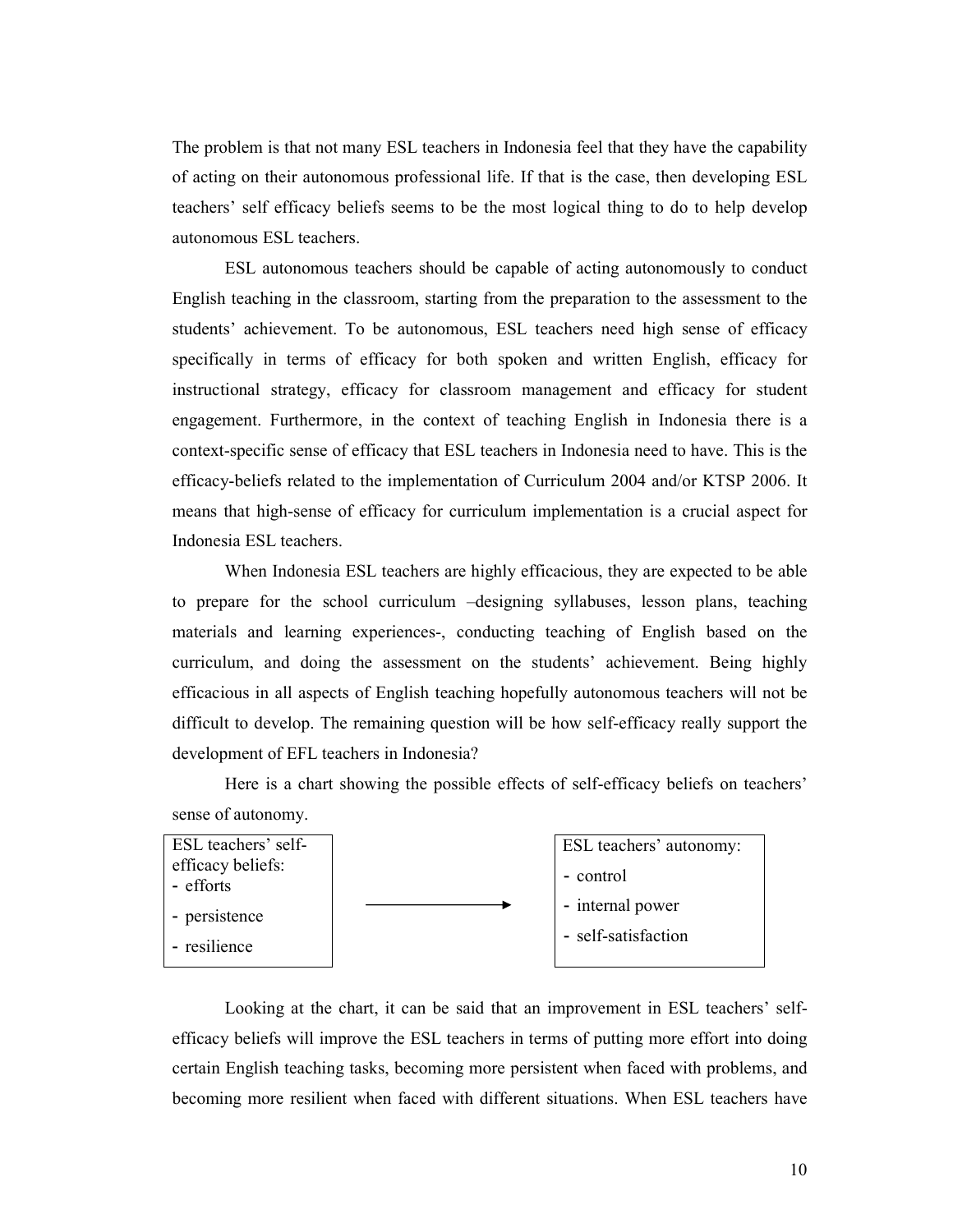already developed such high self-efficacy beliefs they will hopefully be able to act on the autonomy they have been given. They will put more effort into and seek for alternative solutions, instead of easily giving up when they faced with difficulties and problems. Highly efficacious ESL teachers will also think that the control over the level of accomplishment of certain ESL teaching tasks depends on themselves, on how they approach the tasks and how much effort they put in. Furthermore, when ESL teachers have greater beliefs in their own ability of doing certain tasks and they believe that they have internal power to do the tasks, they will be able to act on their autonomy. By putting more effort, being persistent when faced with problems and resilient in searching for alternative solutions, ESL teachers will eventually arrive at maximum performance that provides them with maximum self-satisfaction.

## E. Conclusion and further direction for future teacher development program

 The movement of granting autonomy to ESL teachers could present a major issue related to whether the teachers will be able to bring about a quality English teaching in the classroom. There might be two possible answers to the issue. They could certainly be yes when ESL teachers are ready to act on the autonomy, but *no* when they are not ready to act on it. One predictor of whether ESL teachers will be able to act autonomously is the level of their self-efficacy beliefs. High efficacious ESL teachers will confidently do their teaching-related tasks autonomously, while low efficacious teachers will not.

 Regarding the above issue, professional development programs to develop ESL autonomous teachers need to pay attention to the efforts of investigating the level of ESL teachers' self-efficacy beliefs as a basis of program development. By having a careful look at the teacher-self efficacy beliefs, it is expected that the development program will address appropriate professional needs of the ESL teachers. When autonomous ESL teachers are the aim of the teacher future development, developing self-efficacy beliefs will certainly be worth doing.

## References